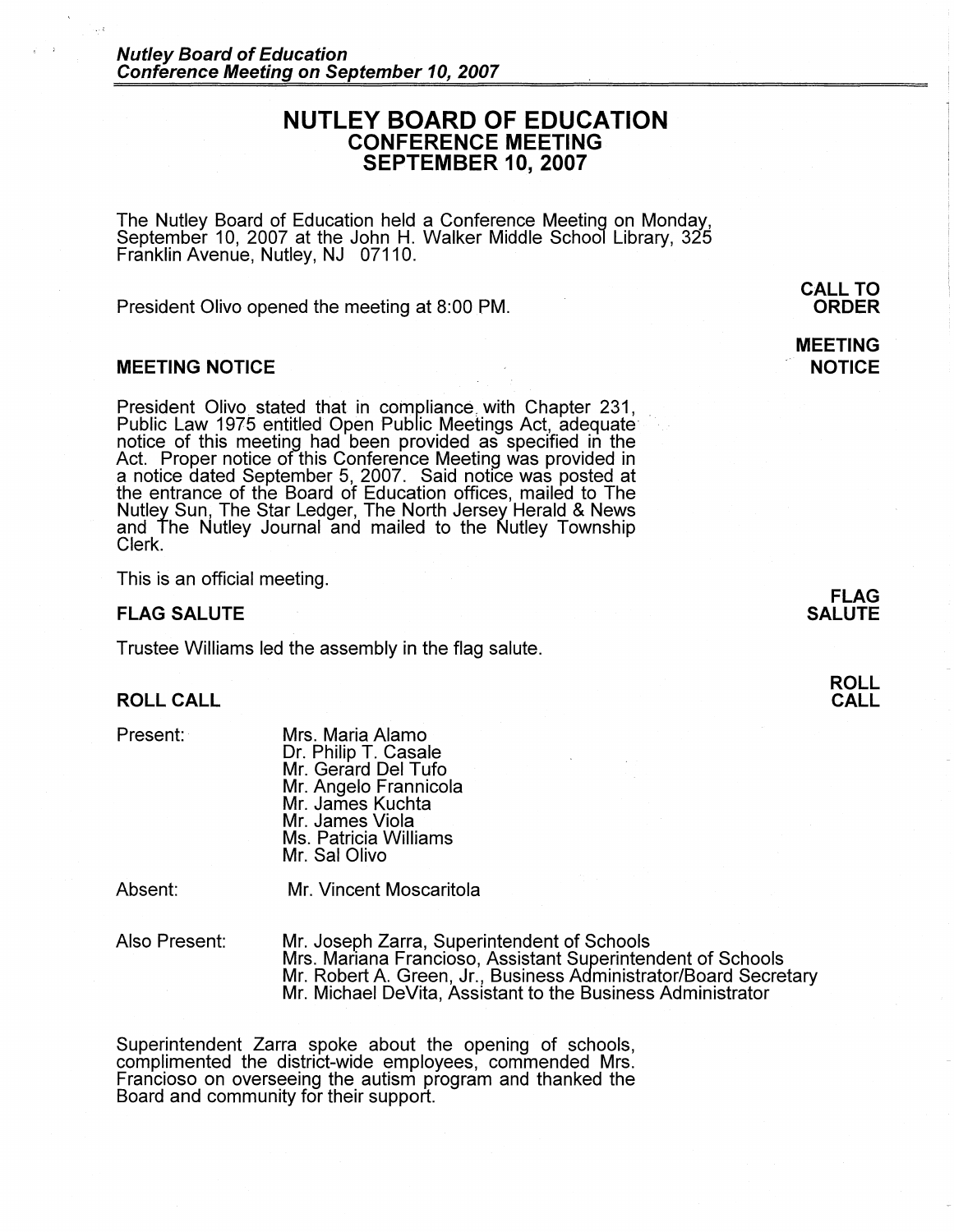Mrs. Franciosa thanked the Board and Superintendent for support and commented on the new autism program with<br>details of the classes, staffing and curriculum. There are 16 details of the classes, staffing and curriculum. children in the Autism Program with no more than 6 in each There are two out-of-district students. commended the Music and Art Rooms.

Mr. Green commented on the following:

HVAC not working at the middle school

Complimented the Shade Tree Commission (Commissioner Tucci, Tom Pandolfi and the Shade Tree Division.

Complimented the Tech Department, and Maintenance/ Grounds/Custodial Department (Phil Nicolette); best project of all in the district.

Thank you to Public Works for assisting in the unclogging of a pipe at the south driveway of the middle school. (Commissioner<br>Scarpelli and Mike Luzzi).

Complimented the Business Department for working well under the current conditions.

Mr. DeVita provided an update on the Radcliffe "Hole in the Wall".

Time was allowed for comments and questions from the Board.

#### **Committee Reports**

*)* 

Trustee Alamo - Academic Committee

Trustee Alamo asked Mr. Green to contact Kathy Sousa from the NJSBA for a review of the new finance laws.

Trustee Viola asked for the administration to review the elementary lunch schedules for a better plan.

President Olivo complimented Mr. Zarra for a positive school opening.

Trustee Frannicola commented on the lack of remembrance for 9-11 and asked the Board for a moment of silence to recognize the loss from 9-11.

A moment of silence was observed.

### **ADJOURN**

There being no further business the meeting was adjourned at 8:26 PM on a motion by Trustee Casale, seconded by Trustee Viola, and unanimously approved by voice vote.

### **ADJOURN**